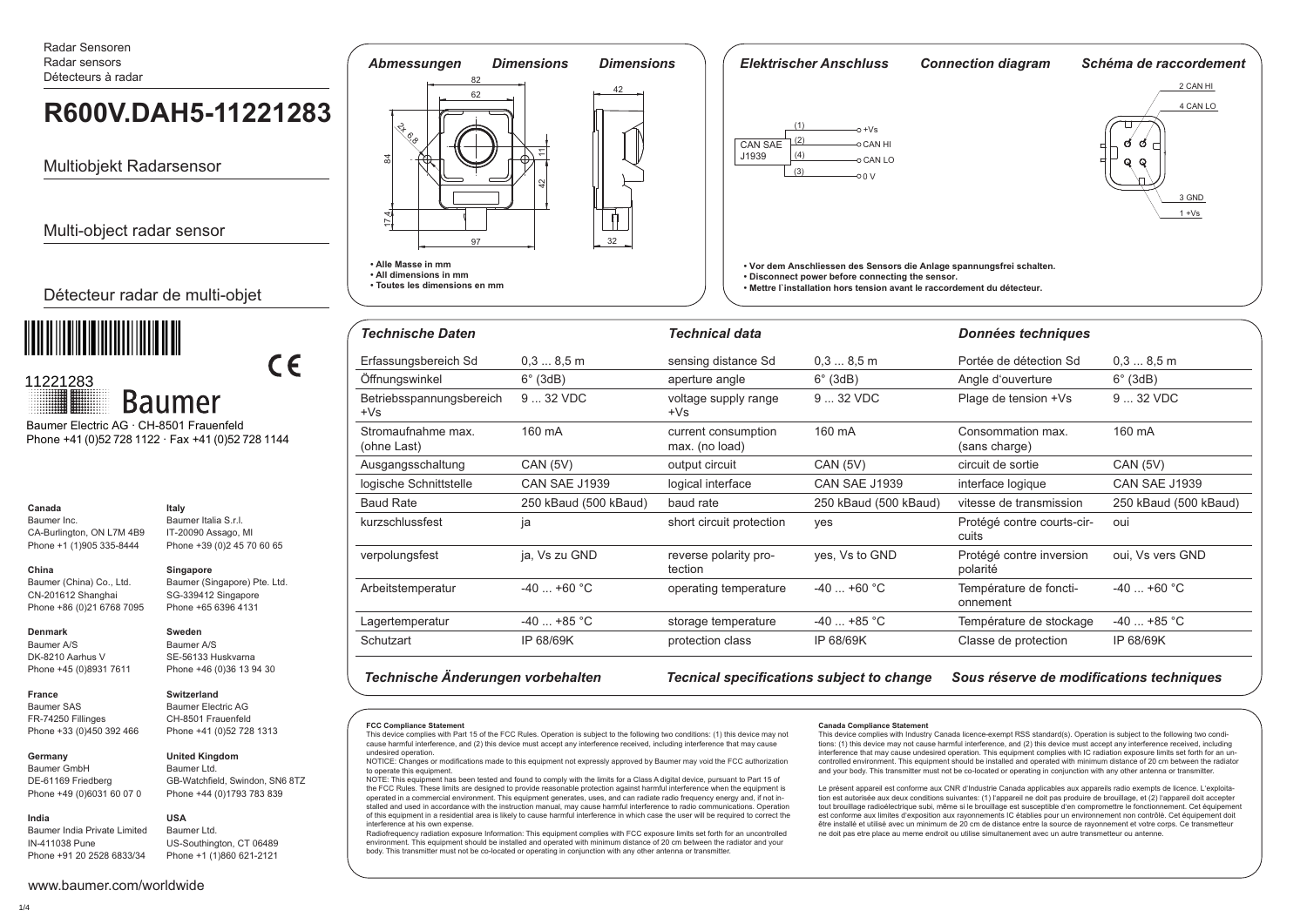| <b>Visuelle Diagnose</b>                                                                                                                                      | <b>Visual diagnostic</b>                                                                                                                                 | <b>Diagnostic visuel</b> |
|---------------------------------------------------------------------------------------------------------------------------------------------------------------|----------------------------------------------------------------------------------------------------------------------------------------------------------|--------------------------|
| Status / Status / Condition                                                                                                                                   | Code                                                                                                                                                     |                          |
| Sensor voll funktionfähig (Objekt detektiert)<br>Sensor fully operational (object detected)<br>Capteur complètement opérational (objet détecté)               | 100 ms grüne LED an / green LED on / LED verte alluminée<br>900 ms LED aus / off / éteinte                                                               |                          |
| Sensor voll funktionfähig (kein Objekt detektiert)<br>Sensor fully operational (no object detected)<br>Capteur complètement opérational (aucun objet détecté) | wie oben / as above / comme ci-dessus<br>zusätzlich / with additional / avec supplémentaire<br>100 ms gelbe LED an / yellow LED on / LED jaune alluminée |                          |
| Flektronikfehler<br>Hardware fault<br>Défaut de matériel                                                                                                      | 50 ms rote LED an / red LED on / LED rouge alluminée<br>50 ms LED aus / off / éteinte                                                                    |                          |
| CAN Abwurf (Fehlfunktion)<br>CAN bus off (malfunction)<br>Arrêt du bus CAN (dysfonctionnement)                                                                | 50 ms magenta LED an / on / alluminée<br>150 ms LED aus / off / éteinte                                                                                  |                          |
| Adresszuweisung fehlgeschlagen<br>Address claim failed<br>La demande d'adressage a échoué                                                                     | 50 ms magenta LED an / on / alluminée<br>50 ms LED aus / off / éteinte                                                                                   |                          |
| Warten auf Adresszuweisung<br>Waiting for Master ECU adress claim<br>En attente de la demande d'adressage du contrôleur                                       | 500 ms magenta LED an / on / alluminée<br>500 ms LED aus / off / éteinte                                                                                 |                          |
| Andere / other / autre                                                                                                                                        | blaue LED / blue LED / LED bleue                                                                                                                         |                          |

*CAN Kommunikation - CAN communication - communication CAN*

| <b>ISO Name</b><br>ISO name<br>Nom ISO                   | Manufacturer code:<br>343 (Baumer Group)<br>ECU instance:<br>Function instance:<br>3<br>Function:<br>255 (non specific)<br>127 (non specific)<br>System:<br>System instance:<br>Industry group:<br>2<br>Arbitration capable: |                                                |  |  |  |  |  |
|----------------------------------------------------------|------------------------------------------------------------------------------------------------------------------------------------------------------------------------------------------------------------------------------|------------------------------------------------|--|--|--|--|--|
| Geräteadresse<br>Device address<br>Adresse de l'appareil | Unterstützt / supports "commanded address" /<br>Prend en charge "l'adresse commandée"<br>(PGN 0xFED8)                                                                                                                        |                                                |  |  |  |  |  |
|                                                          | im Bereich / in range / dans l'interval:                                                                                                                                                                                     | 0x80  0xCF (Standard / default / défault 0x80) |  |  |  |  |  |
|                                                          |                                                                                                                                                                                                                              |                                                |  |  |  |  |  |

| Start bit    | <b>Bits</b>   | Abstand<br>offset<br>décalage | Skalierung<br>scaling<br>mise à l'échelle | Beschreibung / description / description                                                                                                                                                                                            |  |  |  |  |  |
|--------------|---------------|-------------------------------|-------------------------------------------|-------------------------------------------------------------------------------------------------------------------------------------------------------------------------------------------------------------------------------------|--|--|--|--|--|
| $\mathbf{1}$ | $\mathcal{P}$ | $\Omega$                      | 1                                         | Mulitiplexer / multiplexor / multiplexor $n = \{0, 1, 2, 3\}$                                                                                                                                                                       |  |  |  |  |  |
| 3            | 2             | $\Omega$                      |                                           | Sensorstatus / Sensor status / état de capteur<br>0 = Kein Fehler / no error / Pas d'erreur<br>1 = Reversibler Fehler / reversible error / erreur reversible<br>2 = Irreversibler Fehler / irreversible error / erreur irréversible |  |  |  |  |  |
| 5            | 1             | $\Omega$                      | 1                                         | Objektstatus 2n+1 / object status 2n+1 / statut d' objet 2n+1                                                                                                                                                                       |  |  |  |  |  |
| 6            |               | $\Omega$                      | 1                                         | Objektstatus 2n+2 / object status 2n+2 / statut d' objet 2n+2                                                                                                                                                                       |  |  |  |  |  |
| 7            | 14            | 0                             | 1mm                                       | Objektdistanz 2n+1 / object distance 2n+1 / distance d' objet 2n+1                                                                                                                                                                  |  |  |  |  |  |
| 21           | 14            | $\Omega$                      | $1 \text{ mm}$                            | Objektdistanz 2n+2 / object distance 2n+2 / distance d'objet 2n+2                                                                                                                                                                   |  |  |  |  |  |
| 35           | 7             | $\Omega$                      | 1%                                        | Konfidenz Objektdistanz 2n+1 / object distance confidence 2n+1 /<br>confiance dans la distance du objet 2n+1 [0  100%]                                                                                                              |  |  |  |  |  |
| 42           | 7             | $\Omega$                      | 1%                                        | Konfidenz Objektdistanz 2n+2 / object distance confidence 2n+2 /<br>confiance dans la distance du objet 2n+2 [0  100%]                                                                                                              |  |  |  |  |  |
| 49           | 8             | 128                           | $0.03125$ m/s                             | Objektgeschwindigkeit 2n+1 / object speed 2n+1 /<br>vitesse d' objet 2n+1 [-4  3.96875 m/s]                                                                                                                                         |  |  |  |  |  |
| 57           | 8             | 128                           | $0.03125$ m/s                             | Objektgeschwindigkeit 2n+2 / object speed 2n+2 /<br>vitesse d' objet 2n+2 [-4  3.96875 m/s]                                                                                                                                         |  |  |  |  |  |

*Objektdistanzen CAN Nachrichten - object distances CAN messages - Messages CAN des distances d' objet*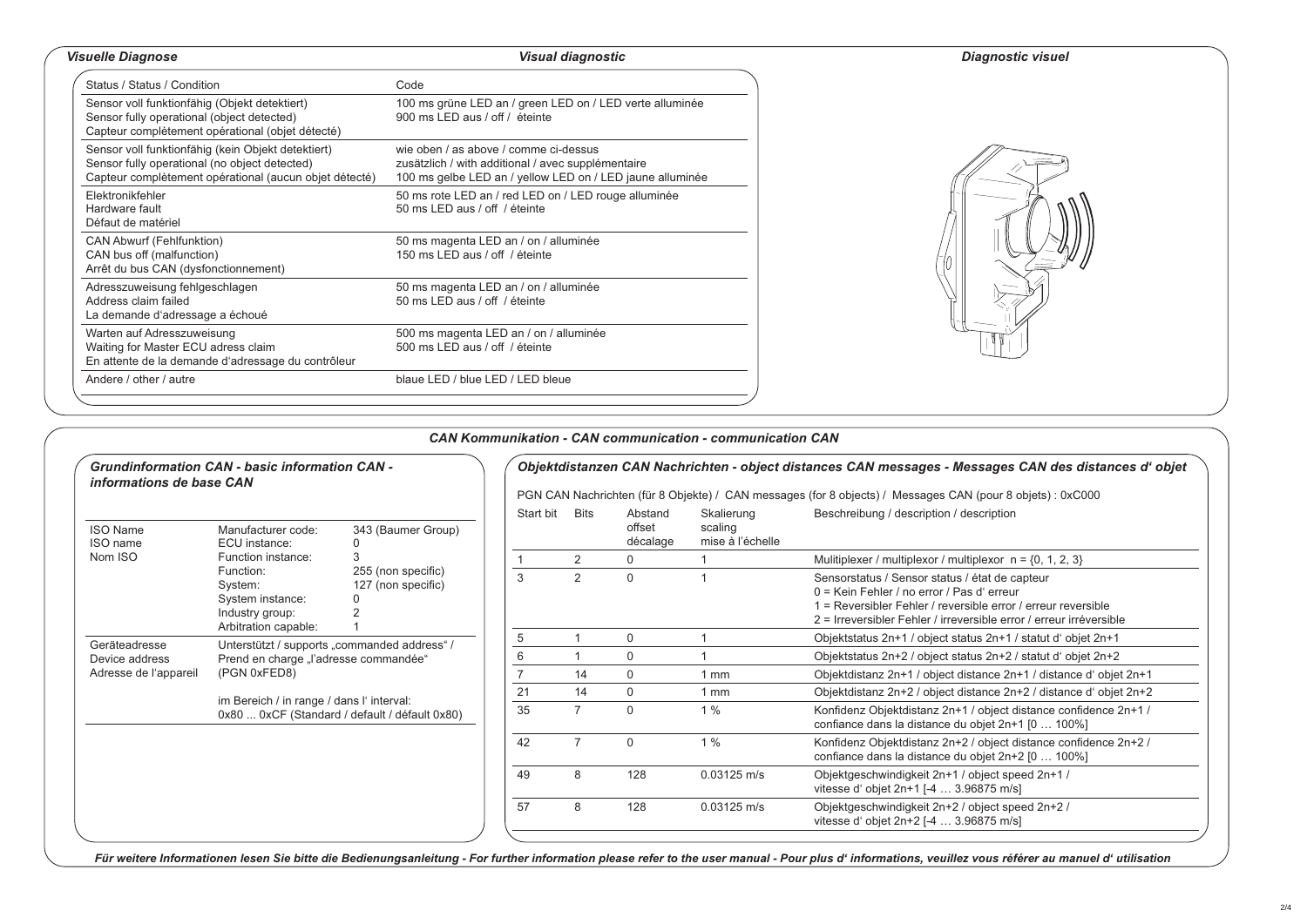